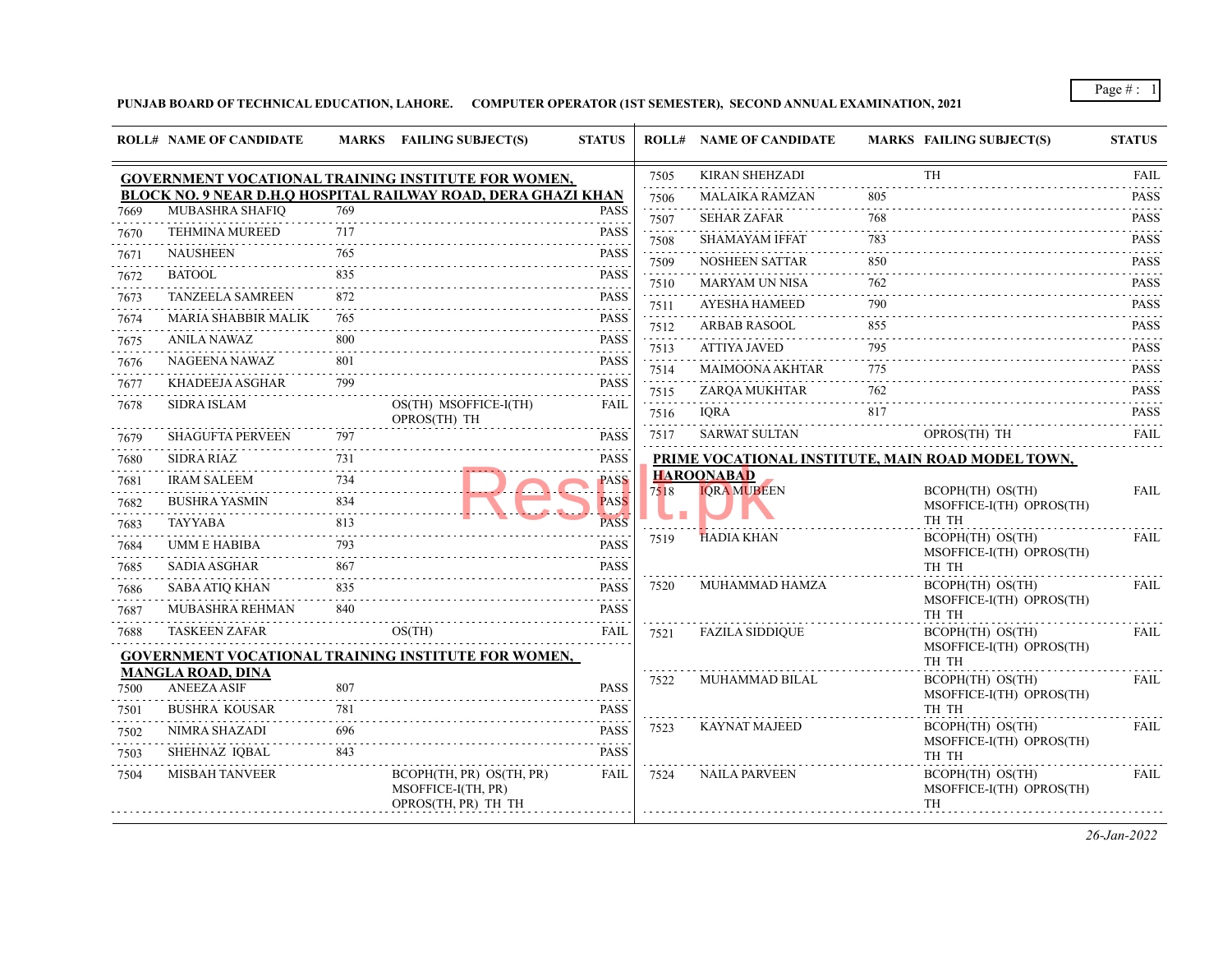**PUNJAB BOARD OF TECHNICAL EDUCATION, LAHORE. COMPUTER OPERATOR (1ST SEMESTER), SECOND ANNUAL EXAMINATION, 2021**

|      | <b>ROLL# NAME OF CANDIDATE</b>                             |     | MARKS FAILING SUBJECT(S)                                              | <b>STATUS</b>                                    |                                                                                                                                                                                                                                                                                                                                                                                                                                              | <b>ROLL# NAME OF CANDIDATE</b>                  |          | <b>MARKS FAILING SUBJECT(S)</b>                                 | <b>STATUS</b>                                                                                                                                                                                    |
|------|------------------------------------------------------------|-----|-----------------------------------------------------------------------|--------------------------------------------------|----------------------------------------------------------------------------------------------------------------------------------------------------------------------------------------------------------------------------------------------------------------------------------------------------------------------------------------------------------------------------------------------------------------------------------------------|-------------------------------------------------|----------|-----------------------------------------------------------------|--------------------------------------------------------------------------------------------------------------------------------------------------------------------------------------------------|
| 7525 | MUHAMMAD NAVEED                                            |     | BCOPH(TH) OS(TH)                                                      | <b>FAIL</b>                                      | 7547                                                                                                                                                                                                                                                                                                                                                                                                                                         | ARZOO MUSHTAO                                   | 779      |                                                                 | <b>PASS</b>                                                                                                                                                                                      |
|      | TARIO                                                      |     | MSOFFICE-I(TH) OPROS(TH)<br>TH TH                                     |                                                  | 7548                                                                                                                                                                                                                                                                                                                                                                                                                                         | MEHWISH SHAHBAZ                                 | 732      |                                                                 | <b>PASS</b>                                                                                                                                                                                      |
| 7526 | <b>SARDARAN BIBI</b>                                       |     |                                                                       | <b>ABSENT</b>                                    | .<br>7549                                                                                                                                                                                                                                                                                                                                                                                                                                    | HUMAIRA BATOOL                                  | 724      |                                                                 | $\omega$ is a second<br><b>PASS</b>                                                                                                                                                              |
|      |                                                            |     | <b>GOVERNMENT VOCATIONAL TRAINING INSTITUTE FOR WOMEN, NEAR</b>       |                                                  | 7550                                                                                                                                                                                                                                                                                                                                                                                                                                         | FATIMA BATOOL AWAN                              | 886      |                                                                 | <b>PASS</b>                                                                                                                                                                                      |
|      | <b>MAHDI HOUSE 4 CIVIL LINE, JHELUM</b>                    |     |                                                                       |                                                  | $-1 - 1 - 1$<br>7551                                                                                                                                                                                                                                                                                                                                                                                                                         | <b>HALEMAH SADIA</b>                            | 664      |                                                                 | .<br><b>PASS</b>                                                                                                                                                                                 |
| 7527 | <b>MARYAM SHAZADI</b>                                      | 699 |                                                                       | <b>PASS</b>                                      | 7552                                                                                                                                                                                                                                                                                                                                                                                                                                         | <b>RIMSHA</b>                                   | 737      |                                                                 | .<br><b>PASS</b>                                                                                                                                                                                 |
| 7528 | <b>RABIA NAEEM</b>                                         | 835 |                                                                       | <b>PASS</b>                                      |                                                                                                                                                                                                                                                                                                                                                                                                                                              |                                                 |          | GOVERNMENT VOCATIONAL TRAINING INSTITUTE FOR WOMEN, NEAR        |                                                                                                                                                                                                  |
| 7529 | ALEENA ZAREEF DAR                                          | 894 |                                                                       | <b>PASS</b>                                      |                                                                                                                                                                                                                                                                                                                                                                                                                                              | ALSHAFI HOSPITAL, RAILWAY ROAD, PIND DADAN KHAN |          |                                                                 |                                                                                                                                                                                                  |
| 7530 | <b>SANIA AKHTER</b>                                        | 742 |                                                                       | <b>PASS</b>                                      | 7553                                                                                                                                                                                                                                                                                                                                                                                                                                         | <b>SUMRANA GHAFOOR</b>                          |          | MSOFFICE-I(TH) OPROS(TH)<br><b>TH</b>                           | <b>FAIL</b>                                                                                                                                                                                      |
| 7531 | <b>SHEHAR BANO</b>                                         |     | BCOPH(TH, PR) OS(TH, PR)<br>MSOFFICE-I(TH, PR)<br>OPROS(TH, PR) TH TH | <b>FAIL</b>                                      | 7554                                                                                                                                                                                                                                                                                                                                                                                                                                         | SADIA SHAHNAZ                                   |          | MSOFFICE-I(TH) OPROS(TH)<br><b>TH</b>                           | <b>FAIL</b>                                                                                                                                                                                      |
| 7532 | <b>AMINA RANI</b>                                          |     | BCOPH(TH, PR) OS(TH, PR)<br>MSOFFICE-I(TH, PR)                        | <b>FAIL</b>                                      | 7555<br>.                                                                                                                                                                                                                                                                                                                                                                                                                                    | SHAMSA GULZAR                                   |          | BCOPH(TH) MSOFFICE-I(TH)<br>OPROS(TH) TH                        | FAIL<br>$\frac{1}{2} \left( \frac{1}{2} \right) \left( \frac{1}{2} \right) \left( \frac{1}{2} \right) \left( \frac{1}{2} \right) \left( \frac{1}{2} \right)$                                     |
|      |                                                            |     | OPROS(TH, PR) TH TH                                                   |                                                  | 7556                                                                                                                                                                                                                                                                                                                                                                                                                                         | ASIFA MARYAM                                    | 656      |                                                                 | PASS                                                                                                                                                                                             |
| 7533 | KAINAT KHALIDA                                             | 842 |                                                                       | <b>PASS</b>                                      | 7557                                                                                                                                                                                                                                                                                                                                                                                                                                         | INSHA BAKHTAWAR                                 | 716      |                                                                 | <b>PASS</b><br>.                                                                                                                                                                                 |
| 7534 | AYESHA GHAFOOR<br>.                                        |     | OS(TH) MSOFFICE-I(TH)                                                 | <b>FAIL</b>                                      | 7558                                                                                                                                                                                                                                                                                                                                                                                                                                         | <b>AYMAN YAQOOB</b>                             |          | MSOFFICE-I(TH) TH                                               | <b>FAIL</b><br>$- - - - - - -$                                                                                                                                                                   |
| 7535 | ZAINAB                                                     | 867 |                                                                       | <b>PASS</b>                                      | 7559<br>r - Barrier                                                                                                                                                                                                                                                                                                                                                                                                                          | <b>UMME-E-KALSOOM</b>                           | 747      |                                                                 | <b>PASS</b><br>.                                                                                                                                                                                 |
| 7536 | <b>MARIA PERVAIZ</b>                                       | 712 |                                                                       | <b>PASS</b>                                      | 7560                                                                                                                                                                                                                                                                                                                                                                                                                                         | MUNEEBA KANWAL                                  | 646      |                                                                 | <b>PASS</b><br>.                                                                                                                                                                                 |
| 7537 | <b>ISMA BATOOL</b>                                         | 780 |                                                                       | PASS                                             | 7561                                                                                                                                                                                                                                                                                                                                                                                                                                         | <b>TEHMINA BATOOL</b>                           |          | <b>TH</b>                                                       | <b>FAIL</b>                                                                                                                                                                                      |
|      |                                                            |     | ILM-O-HUNAR FOUNDATION TECHNICAL TRAINING CENTRE, 390/11              |                                                  | 7562                                                                                                                                                                                                                                                                                                                                                                                                                                         | NIMRA REHMAN                                    | 835      |                                                                 | <b>PASS</b><br>.                                                                                                                                                                                 |
|      |                                                            |     | KASHMIRI STREET, REHMATPURA MAIN FEROZPUR ROAD, NDAR                  |                                                  | 7563                                                                                                                                                                                                                                                                                                                                                                                                                                         | SHAHEEN AKHTAR                                  | 647      |                                                                 | <b>PASS</b>                                                                                                                                                                                      |
| 7538 | <b>QAINCHI METRO BUS STOP, LAHORE</b><br><b>SAIMA FAIZ</b> | 741 |                                                                       | PASS                                             | 7564                                                                                                                                                                                                                                                                                                                                                                                                                                         | FAREEHA BEGUM                                   |          | BCOPH(TH) MSOFFICE-I(TH)<br>OPROS(TH) TH                        | <b>FAIL</b>                                                                                                                                                                                      |
| 7539 | <b>FARAH NISHAN</b>                                        | 740 |                                                                       | <b>PASS</b>                                      | 7565                                                                                                                                                                                                                                                                                                                                                                                                                                         | <b>IZZA MUBEEN</b>                              |          | MSOFFICE-I(TH) TH                                               | FAIL                                                                                                                                                                                             |
| 7540 | <b>MEHAK FATIMA</b>                                        |     |                                                                       | <b>ABSENT</b>                                    | 7566                                                                                                                                                                                                                                                                                                                                                                                                                                         | ZARWISHA KAMRAN                                 | 820      |                                                                 | $\mathcal{L}^{\mathcal{A}}\mathcal{L}^{\mathcal{A}}\mathcal{L}^{\mathcal{A}}\mathcal{L}^{\mathcal{A}}\mathcal{L}^{\mathcal{A}}\mathcal{L}^{\mathcal{A}}\mathcal{L}^{\mathcal{A}}$<br><b>PASS</b> |
| 7541 | AQSA SARFRAZ                                               | 698 |                                                                       | <b>PASS</b>                                      | 7567                                                                                                                                                                                                                                                                                                                                                                                                                                         | UJALA AROOJ                                     | 742      |                                                                 | $-12221$<br><b>PASS</b>                                                                                                                                                                          |
| 7542 | <b>AMNA HAIDER</b>                                         |     | OPROS(TH)                                                             | <b>FAIL</b>                                      |                                                                                                                                                                                                                                                                                                                                                                                                                                              |                                                 |          | <b>GOVERNMENT VOCATIONAL TRAINING INSTITUTE FOR WOMEN, NEAR</b> |                                                                                                                                                                                                  |
| 7543 | <b>FAIZA AKHTAR</b>                                        | 870 |                                                                       | <b>PASS</b>                                      |                                                                                                                                                                                                                                                                                                                                                                                                                                              | <b>GULZAR-E-REHMAT MASJID, SOHAWA</b>           |          |                                                                 |                                                                                                                                                                                                  |
| 7544 | <b>ABAHAT MEHBOOB</b>                                      | 779 |                                                                       | <b><i><u>A.A.A.A.A.A.</u></i></b><br><b>PASS</b> | 7568<br>$\label{eq:2.1} \begin{array}{cccccccccccccc} \mathbf{1} & \mathbf{1} & \mathbf{1} & \mathbf{1} & \mathbf{1} & \mathbf{1} & \mathbf{1} & \mathbf{1} & \mathbf{1} & \mathbf{1} & \mathbf{1} & \mathbf{1} & \mathbf{1} & \mathbf{1} & \mathbf{1} & \mathbf{1} & \mathbf{1} & \mathbf{1} & \mathbf{1} & \mathbf{1} & \mathbf{1} & \mathbf{1} & \mathbf{1} & \mathbf{1} & \mathbf{1} & \mathbf{1} & \mathbf{1} & \mathbf{1} & \mathbf{1$ | MUBASHRA SIDDIQA                                |          | TH                                                              | <b>FAIL</b>                                                                                                                                                                                      |
| 7545 | AYEZA KAUSAR                                               | 805 |                                                                       | <b>PASS</b>                                      | 7569                                                                                                                                                                                                                                                                                                                                                                                                                                         | AYSHA SADDIQA                                   | 756      |                                                                 | <b>PASS</b><br>.                                                                                                                                                                                 |
| 7546 | <b>MARIA RAFIOUE</b>                                       | 848 |                                                                       | .<br><b>PASS</b>                                 | 7570                                                                                                                                                                                                                                                                                                                                                                                                                                         | <b>MAHEEN AMJAD</b>                             | 832<br>. |                                                                 | <b>PASS</b><br>.                                                                                                                                                                                 |
|      |                                                            |     |                                                                       |                                                  | 7571                                                                                                                                                                                                                                                                                                                                                                                                                                         | <b>KAINAT SHABBIR</b>                           | 885      |                                                                 | <b>PASS</b>                                                                                                                                                                                      |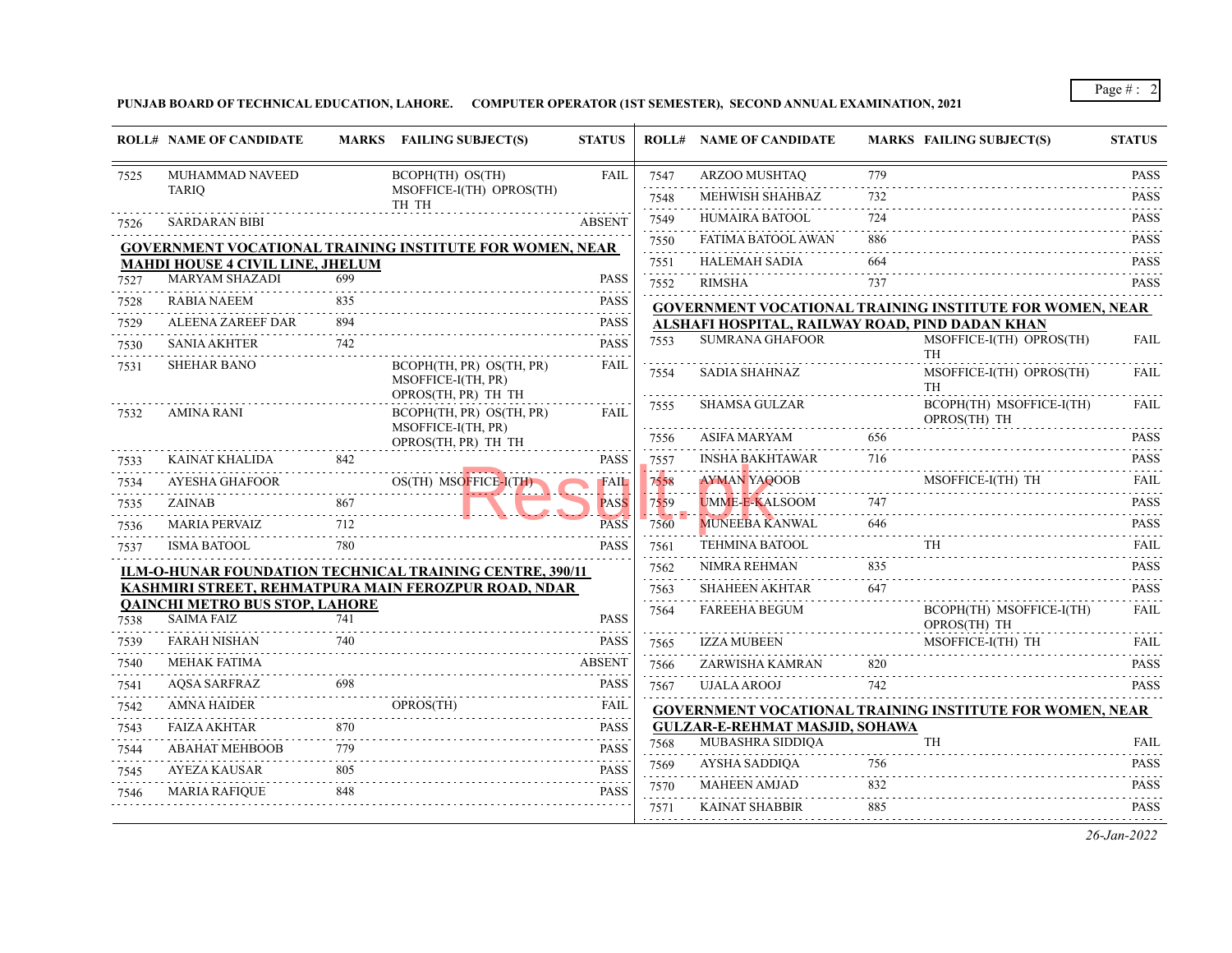## **PUNJAB BOARD OF TECHNICAL EDUCATION, LAHORE. COMPUTER OPERATOR (1ST SEMESTER), SECOND ANNUAL EXAMINATION, 2021**

|      | <b>ROLL# NAME OF CANDIDATE</b> |     | MARKS FAILING SUBJECT(S)                                              | <b>STATUS</b> | <b>ROLL# NAME OF CANDIDATE</b> | <b>MARKS FAILING SUBJECT(S)</b> | <b>STATUS</b> |
|------|--------------------------------|-----|-----------------------------------------------------------------------|---------------|--------------------------------|---------------------------------|---------------|
| 7572 | <b>NAVEEN AMJAD</b>            | 790 |                                                                       | <b>PASS</b>   |                                |                                 |               |
| 7573 | SAIRA ARSHAD                   | 747 |                                                                       | <b>PASS</b>   |                                |                                 |               |
| 7574 | <b>SUKHAN BATOOL</b>           |     | TH                                                                    | <b>FAIL</b>   |                                |                                 |               |
| 7575 | <b>NABILA SHOUQAT</b>          | 886 |                                                                       | <b>PASS</b>   |                                |                                 |               |
| 7576 | <b>NIMRA NOOR</b>              |     | BCOPH(TH, PR) OS(TH, PR)<br>MSOFFICE-I(TH, PR)<br>OPROS(TH, PR) TH TH | <b>FAIL</b>   |                                |                                 |               |
| 7577 | ZOBIA M ZAMEER                 | 717 |                                                                       | <b>PASS</b>   |                                |                                 |               |
| 7578 | <b>IORA AZMAT</b>              |     | BCOPH(TH, PR) OS(TH, PR)<br>MSOFFICE-I(TH, PR)<br>OPROS(TH, PR) TH TH | <b>FAIL</b>   |                                |                                 |               |
|      |                                |     |                                                                       |               |                                |                                 |               |

Result.pk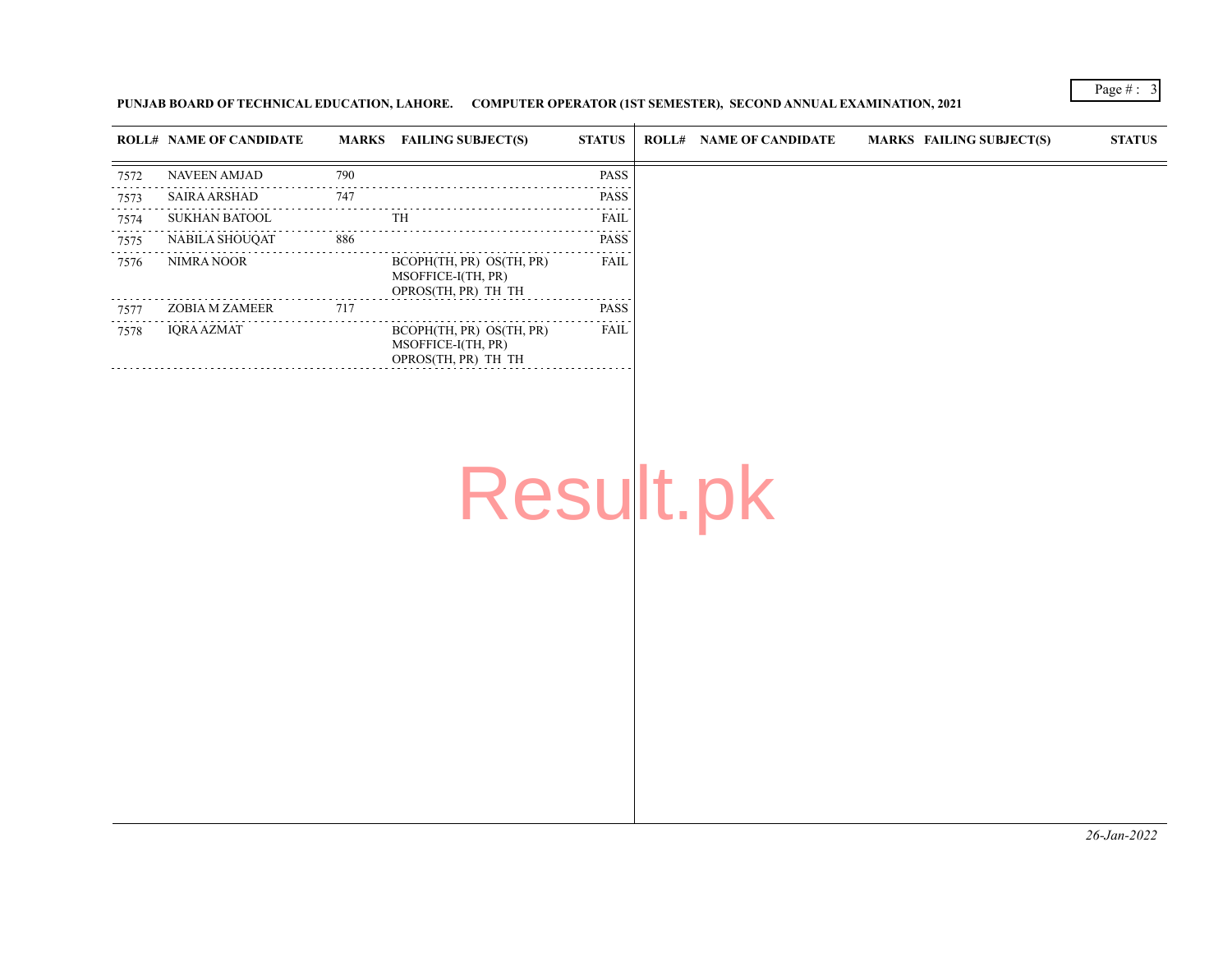**PUNJAB BOARD OF TECHNICAL EDUCATION, LAHORE. COMPUTER OPERATOR (2ND SEMESTER), SECOND ANNUAL EXAMINATION, 2021**

|           | DCO HOUSE, ATTOCK                                | <b>GOVERNMENT VOCATIONAL TRAINING INSTITUTE FOR WOMEN, NEAR</b>                                                                                                            |                  |           | <b>HAROONABAD</b>     | PRIME VOCATIONAL INSTITUTE, MAIN ROAD MODEL TOWN,   |                                       |
|-----------|--------------------------------------------------|----------------------------------------------------------------------------------------------------------------------------------------------------------------------------|------------------|-----------|-----------------------|-----------------------------------------------------|---------------------------------------|
| 7579      |                                                  | $\frac{783 + 677 = 1460}{755 + 627 = 1382}$                                                                                                                                | <b>PASS</b>      | 7603      | <b>NABEEL AHMED</b>   | MSOFFICE-II(TH)                                     | <b>FAIL</b>                           |
| 7580      |                                                  | ABIDA BIBI $755 + 627 = 1382$ PASS                                                                                                                                         | <b>PASS</b>      |           |                       | $I&E\text{-}MAIL(TH) NC(TH)$                        |                                       |
| 7581      | SIDRA BIBI                                       | <b>TH</b>                                                                                                                                                                  | <b>FAIL</b>      | 7604      | <b>MARYAM RASHEED</b> | INPAGE(SE) TH TH TH<br>MSOFFICE-II(TH)              | <b>FAIL</b>                           |
| 7582      |                                                  | AMNA MALIK $757 + 661 = 1418$ PASS                                                                                                                                         | .                |           |                       | $I&E\text{-}{MAIL}(TH)$ NC(TH)                      |                                       |
| 7583      |                                                  | AQSA SHEHZADI $779 + 722 = 1501$ PASS                                                                                                                                      |                  |           |                       | INPAGE(SE) TH TH TH                                 |                                       |
| .<br>7584 | <b>TANZEELA BIBI</b><br>NZEELA BIBI<br>ULA DIDI  | $834 + 753 = 1587$                                                                                                                                                         | <b>PASS</b>      | 7605      | <b>MARYAM BIBI</b>    | MSOFFICE-II(TH)<br>$I&E\text{-}MAIL(TH) NC(TH)$     | FAIL                                  |
| 7585      | <b>SANIA BIBI</b>                                | $786 + 697 = 1483$<br>SANIA BIBI $786 + 697 = 1483$ PASS                                                                                                                   | <b>PASS</b>      |           |                       | INPAGE(SE) TH TH TH                                 |                                       |
| 7586      | ZAHIDA BIBI                                      | <b>TH</b>                                                                                                                                                                  |                  | 7606      | <b>NAILA PARVEEN</b>  | MSOFFICE-II(TH)<br>$I&E\text{-}MAIL(TH) NC(TH)$     | FAIL                                  |
| 7587      |                                                  | $\begin{tabular}{llllll} ZAHIDA BIBI & TH & FAIL \\ \hline SHEHREEN MALIK & 864 + 779 = 1643 & & & & & & & & & & & \\ & & & & & & & & & & & & & & \\ \hline \end{tabular}$ |                  |           |                       | INPAGE(SE) TH TH TH                                 |                                       |
| 7588      | SAIMA BIBI                                       | TH.                                                                                                                                                                        | <b>FAIL</b>      | 7607      | <b>NASIR HUSSAIN</b>  | MSOFFICE-II(TH)                                     | <b>FAIL</b>                           |
| 7589      | <b>ROBINA BIBI</b>                               | PEINA BIBI<br>BINA BIBI 824 + 655 = 1479                                                                                                                                   | <b>PASS</b>      |           |                       | I&E-MAIL(TH) NC(TH)<br>INPAGE(SE) TH TH TH          |                                       |
| 7590<br>. |                                                  | AQSA KHAN I&E-MAIL(TH) TH                                                                                                                                                  |                  | 7608      | MUHAMMAD WASEEM       | MSOFFICE-II(TH)                                     | <b>FAIL</b>                           |
| 7591      | ZUNAIRA SAEED $816 + 706 = 1522$                 |                                                                                                                                                                            | <b>PASS</b>      |           | <b>WAQAS</b>          | $I&E\text{-}MAIL(TH) NC(TH)$<br>INPAGE(SE) TH TH TH |                                       |
| 7592      | FARHAT UL AIN $829 + 755 = 1584$                 |                                                                                                                                                                            | <b>PASS</b>      | 7609      | MUHAMMAD MAZHAR UL    | MSOFFICE-II(TH)                                     | .<br><b>FAIL</b>                      |
| 7593      | NATASHA BIBI $844 + 743 = 1587$                  |                                                                                                                                                                            | <b>PASS</b>      |           | HAQ                   | I&E-MAIL(TH) NC(TH)<br>INPAGE(SE) TH TH TH          |                                       |
|           |                                                  | HUSNAIN COLLEGE OF TECHNOLOGY, GULBERG TOWN, HAROONABAD                                                                                                                    |                  | 7610      | MUHAMMAD UMAR         | MSOFFICE-II(TH)                                     | $- - - - - -$<br>FAIL                 |
| 7594      | ROAD, DAHRANWALA<br><b>BILAL ASGHAR</b>          | <b>TH</b>                                                                                                                                                                  | <b>FAIL</b>      |           |                       | $I&E\text{-}MAIL(TH) NC(TH)$                        |                                       |
|           | <b>CHOUDHARY</b>                                 |                                                                                                                                                                            |                  | 7611      | MUHAMMAD UMAIR        | INPAGE(SE) TH TH TH<br>MSOFFICE-II(TH)              | <b>FAIL</b>                           |
| 7595      | ALI HAMZA                                        | TH                                                                                                                                                                         | FAIL             |           | YOUSAF                | $I&E\text{-}MAIL(TH) NC(TH)$                        |                                       |
| 7596      | NOMAN HAIDER                                     | <b>TH</b>                                                                                                                                                                  | <b>FAIL</b>      |           |                       | INPAGE(SE) TH TH TH                                 | .                                     |
| 7597      | <b>ASAD HUSSAIN</b>                              | <b>TH</b>                                                                                                                                                                  | <b>FAIL</b><br>. | 7612      | LARIB ANWAR           | MSOFFICE-II(TH)<br>I&E-MAIL(TH) NC(TH)              | <b>FAIL</b>                           |
| 7598      | IHTISHAM UL HAQQ                                 | MSOFFICE-II(TH) NC(TH) TH<br>,<br>.                                                                                                                                        | <b>FAIL</b>      |           |                       | INPAGE(SE) TH TH TH                                 | .                                     |
| 7599      | MUHAMMAD JUNAID<br><b>FAROOO</b>                 | <b>TH</b>                                                                                                                                                                  | <b>FAIL</b>      | 7613      | IFRA AKRAM            | MSOFFICE-II(TH)<br>$I&E\text{-}MAIL(TH) NC(TH)$     | FAIL                                  |
| 7600      | <b>INAM RASOOL</b>                               | MSOFFICE-II(TH)                                                                                                                                                            | FAIL             | .<br>7614 | ADEEL KHAWAR          | INPAGE(SE) TH TH TH<br>MSOFFICE-II(TH)              | .<br><b>FAIL</b>                      |
| 7601      | QASIM HUSSAIN                                    | I&E-MAIL(TH) NC(TH) TH<br>$NC(TH)$ TH                                                                                                                                      | <b>FAIL</b>      |           |                       | $I&E\text{-}MAIL(TH) NC(TH)$<br>INPAGE(SE) TH TH TH |                                       |
|           |                                                  | <b>GOVERNMENT VOCATIONAL TRAINING INSTITUTE FOR WOMEN,</b>                                                                                                                 |                  | 7615      | MUHAMMAD ANWAR NAZ    | MSOFFICE-II(TH)                                     | $\alpha$ is a set of $\alpha$<br>FAIL |
| 7602      | <b>MANGLA ROAD, DINA</b><br><b>WAFA SHAFIQUE</b> |                                                                                                                                                                            | <b>ABSENT</b>    |           |                       | I&E-MAIL(TH) NC(TH)<br>INPAGE(SE) TH TH TH          |                                       |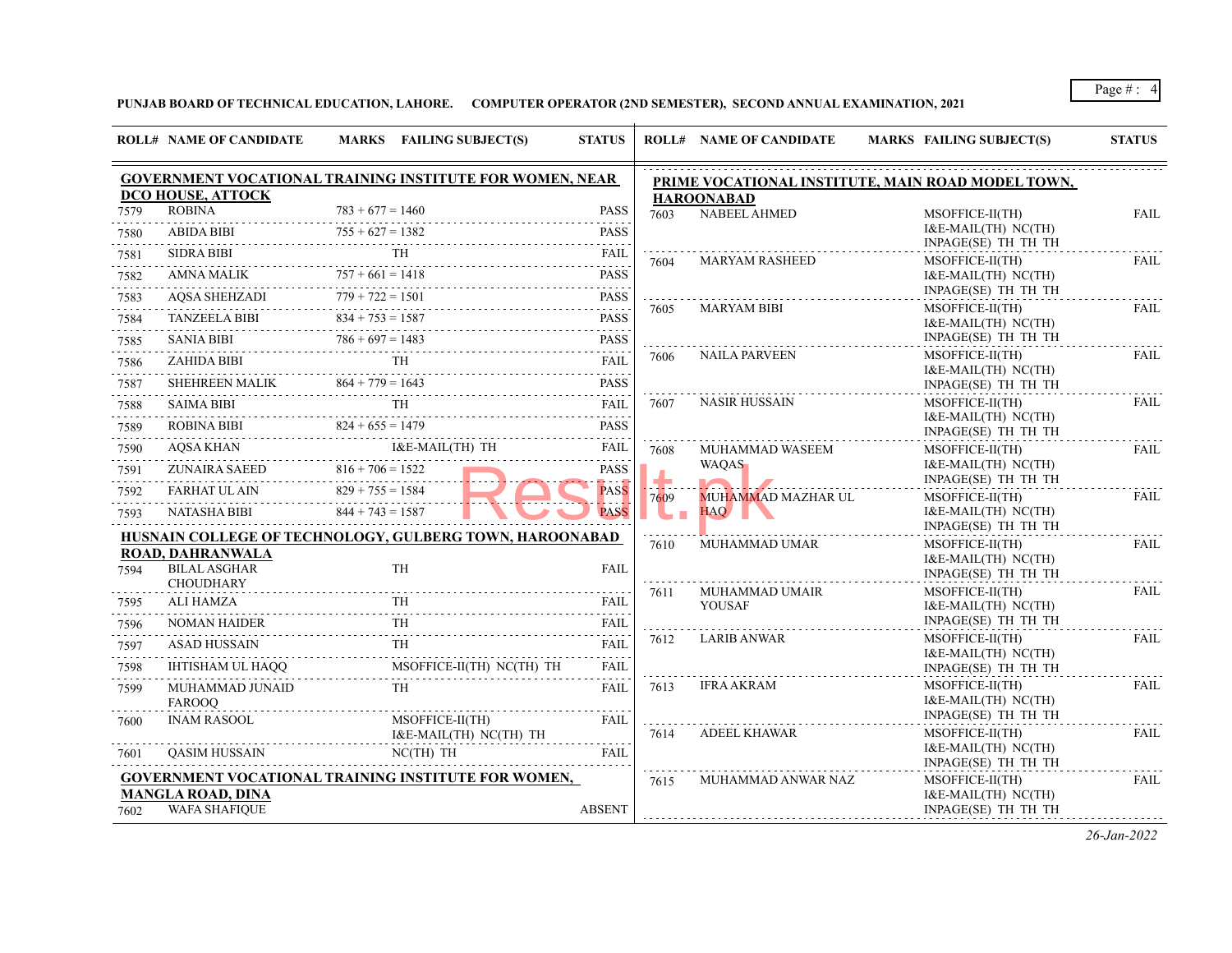**PUNJAB BOARD OF TECHNICAL EDUCATION, LAHORE. COMPUTER OPERATOR (2ND SEMESTER), SECOND ANNUAL EXAMINATION, 2021**

| <b>MUBASHAR HUSSAIN</b><br>MSOFFICE-II(TH)<br><b>FAIL</b><br><b>RABIA</b><br>MSOFFICE-II(TH)<br>7629<br>7616<br>I&E-MAIL(TH) NC(TH)<br>I&E-MAIL(TH) NC(TH)<br>INPAGE(SE) TH TH TH<br>INPAGE(SE) TH TH TH<br>MSOFFICE-II(TH)<br><b>AHMED RAZA</b><br>MSOFFICE-II(TH)<br><b>FAIL</b><br><b>SABA LATIF</b><br>7617<br>7630<br>I&E-MAIL(TH) NC(TH)<br>I&E-MAIL(TH) NC(TH)<br>INPAGE(SE) TH TH TH<br>INPAGE(SE) TH TH TH<br>M ARSLAN ASGHAR<br>MSOFFICE-II(TH)<br>FAIL<br>7618<br>ILM-O-HUNAR FOUNDATION TECHNICAL TRAINING CENTRE, 390/11<br>I&E-MAIL(TH) NC(TH)<br>KASHMIRI STREET, REHMATPURA MAIN FEROZPUR ROAD, NDAR<br>INPAGE(SE) TH TH TH<br><b>QAINCHI METRO BUS STOP, LAHORE</b><br>AHMAD RAZA<br>MSOFFICE-II(TH)<br><b>FAIL</b><br>7619<br><b>RABIA BASRI</b><br>$673 + 692 = 1365$<br>7631<br>I&E-MAIL(TH) NC(TH)<br><b>GOVERNMENT VOCATIONAL TRAINING INSTITUTE FOR WOMEN,, LAWA</b><br>INPAGE(SE) TH TH TH<br>MUHAMMAD ABDULLAH<br>MSOFFICE-II(TH)<br>FAIL<br>7620<br><b>TH</b><br><b>AQSA NAUREEN</b><br>7632<br>I&E-MAIL(TH) NC(TH)<br>$826 + 808 = 1634$<br>NASREEN AKHTAR<br>7633<br>INPAGE(SE) TH TH TH<br><b>DANIAL SAJID</b><br>MSOFFICE-II(TH)<br><b>FAIL</b><br>RABIA AKHTAR<br>$812 + 819 = 1631$<br>7621<br>7634<br>I&E-MAIL(TH) NC(TH)<br>$858 + 814 = 1672$<br><b>UMAMA AREEJ</b><br>7635<br>INPAGE(SE) TH TH TH<br>SAMRA SARFRAZ<br>$853 + 857 = 1710$<br>7636<br>MUHAMMAD KAMRAN<br>MSOFFICE-II(TH)<br>FAIL<br>7622<br>I&E-MAIL(TH) NC(TH) TH TH<br>$849 + 856 = 1705$<br><b>TANIA KHAN</b><br>7637<br><b>TH</b><br>$874 + 872 = 1746$<br><b>MUQADDAS AMBREEN</b><br>7638<br><b>SAEED AHMED</b><br>MSOFFICE-II(TH)<br><b>FAIL</b><br>7623<br>7639<br><b>IRAM SAMMI</b><br>$807 + 802 = 1609$<br>I&E-MAIL(TH) NC(TH)<br>INPAGE(SE) TH TH TH<br>NAILA FAROOQ<br>$890 + 883 = 1773$<br>7640 | <b>FAIL</b><br><b>FAIL</b><br><b>PASS</b><br><b>FAIL</b><br><b>PASS</b><br><b>PASS</b><br><b>PASS</b> |
|-----------------------------------------------------------------------------------------------------------------------------------------------------------------------------------------------------------------------------------------------------------------------------------------------------------------------------------------------------------------------------------------------------------------------------------------------------------------------------------------------------------------------------------------------------------------------------------------------------------------------------------------------------------------------------------------------------------------------------------------------------------------------------------------------------------------------------------------------------------------------------------------------------------------------------------------------------------------------------------------------------------------------------------------------------------------------------------------------------------------------------------------------------------------------------------------------------------------------------------------------------------------------------------------------------------------------------------------------------------------------------------------------------------------------------------------------------------------------------------------------------------------------------------------------------------------------------------------------------------------------------------------------------------------------------------------------------------------------------------------------------------------------------------------------------------------|-------------------------------------------------------------------------------------------------------|
|                                                                                                                                                                                                                                                                                                                                                                                                                                                                                                                                                                                                                                                                                                                                                                                                                                                                                                                                                                                                                                                                                                                                                                                                                                                                                                                                                                                                                                                                                                                                                                                                                                                                                                                                                                                                                 |                                                                                                       |
|                                                                                                                                                                                                                                                                                                                                                                                                                                                                                                                                                                                                                                                                                                                                                                                                                                                                                                                                                                                                                                                                                                                                                                                                                                                                                                                                                                                                                                                                                                                                                                                                                                                                                                                                                                                                                 |                                                                                                       |
|                                                                                                                                                                                                                                                                                                                                                                                                                                                                                                                                                                                                                                                                                                                                                                                                                                                                                                                                                                                                                                                                                                                                                                                                                                                                                                                                                                                                                                                                                                                                                                                                                                                                                                                                                                                                                 |                                                                                                       |
|                                                                                                                                                                                                                                                                                                                                                                                                                                                                                                                                                                                                                                                                                                                                                                                                                                                                                                                                                                                                                                                                                                                                                                                                                                                                                                                                                                                                                                                                                                                                                                                                                                                                                                                                                                                                                 |                                                                                                       |
|                                                                                                                                                                                                                                                                                                                                                                                                                                                                                                                                                                                                                                                                                                                                                                                                                                                                                                                                                                                                                                                                                                                                                                                                                                                                                                                                                                                                                                                                                                                                                                                                                                                                                                                                                                                                                 |                                                                                                       |
|                                                                                                                                                                                                                                                                                                                                                                                                                                                                                                                                                                                                                                                                                                                                                                                                                                                                                                                                                                                                                                                                                                                                                                                                                                                                                                                                                                                                                                                                                                                                                                                                                                                                                                                                                                                                                 |                                                                                                       |
|                                                                                                                                                                                                                                                                                                                                                                                                                                                                                                                                                                                                                                                                                                                                                                                                                                                                                                                                                                                                                                                                                                                                                                                                                                                                                                                                                                                                                                                                                                                                                                                                                                                                                                                                                                                                                 |                                                                                                       |
|                                                                                                                                                                                                                                                                                                                                                                                                                                                                                                                                                                                                                                                                                                                                                                                                                                                                                                                                                                                                                                                                                                                                                                                                                                                                                                                                                                                                                                                                                                                                                                                                                                                                                                                                                                                                                 |                                                                                                       |
|                                                                                                                                                                                                                                                                                                                                                                                                                                                                                                                                                                                                                                                                                                                                                                                                                                                                                                                                                                                                                                                                                                                                                                                                                                                                                                                                                                                                                                                                                                                                                                                                                                                                                                                                                                                                                 | <b>PASS</b>                                                                                           |
|                                                                                                                                                                                                                                                                                                                                                                                                                                                                                                                                                                                                                                                                                                                                                                                                                                                                                                                                                                                                                                                                                                                                                                                                                                                                                                                                                                                                                                                                                                                                                                                                                                                                                                                                                                                                                 | <b>PASS</b>                                                                                           |
|                                                                                                                                                                                                                                                                                                                                                                                                                                                                                                                                                                                                                                                                                                                                                                                                                                                                                                                                                                                                                                                                                                                                                                                                                                                                                                                                                                                                                                                                                                                                                                                                                                                                                                                                                                                                                 | <b>PASS</b>                                                                                           |
|                                                                                                                                                                                                                                                                                                                                                                                                                                                                                                                                                                                                                                                                                                                                                                                                                                                                                                                                                                                                                                                                                                                                                                                                                                                                                                                                                                                                                                                                                                                                                                                                                                                                                                                                                                                                                 | <b>PASS</b>                                                                                           |
|                                                                                                                                                                                                                                                                                                                                                                                                                                                                                                                                                                                                                                                                                                                                                                                                                                                                                                                                                                                                                                                                                                                                                                                                                                                                                                                                                                                                                                                                                                                                                                                                                                                                                                                                                                                                                 | <b>PASS</b>                                                                                           |
| <b>MOEEN AHMAD</b><br>MSOFFICE-II(TH)<br>FAIL<br>7624<br>$799 + 826 = 1625$<br><b>AOSA MEHREEN</b><br>7641<br>I&E-MAIL(TH) NC(TH)                                                                                                                                                                                                                                                                                                                                                                                                                                                                                                                                                                                                                                                                                                                                                                                                                                                                                                                                                                                                                                                                                                                                                                                                                                                                                                                                                                                                                                                                                                                                                                                                                                                                               | <b>PASS</b>                                                                                           |
| INPAGE(SE) TH TH TH<br>$817 + 838 = 1655$<br><b>RAFIA MEHREEN</b><br>7642                                                                                                                                                                                                                                                                                                                                                                                                                                                                                                                                                                                                                                                                                                                                                                                                                                                                                                                                                                                                                                                                                                                                                                                                                                                                                                                                                                                                                                                                                                                                                                                                                                                                                                                                       | <b>PASS</b>                                                                                           |
| .<br><b>MUBEEN AHMED</b><br>MSOFFICE-II(TH)<br>FAIL<br>7625<br>$796 + 823 = 1619$<br>MARYAM MALIK<br>7643<br>I&E-MAIL(TH) NC(TH)                                                                                                                                                                                                                                                                                                                                                                                                                                                                                                                                                                                                                                                                                                                                                                                                                                                                                                                                                                                                                                                                                                                                                                                                                                                                                                                                                                                                                                                                                                                                                                                                                                                                                | <b>PASS</b>                                                                                           |
| INPAGE(SE) TH TH TH<br><b>GOVERNMENT VOCATIONAL TRAINING INSTITUTE FOR WOMEN,</b>                                                                                                                                                                                                                                                                                                                                                                                                                                                                                                                                                                                                                                                                                                                                                                                                                                                                                                                                                                                                                                                                                                                                                                                                                                                                                                                                                                                                                                                                                                                                                                                                                                                                                                                               |                                                                                                       |
| MUHAMMAD NAEEM<br>MSOFFICE-II(TH)<br>SHERMAN KHEL, MIANWALI, MIANWALI<br>FAIL<br>7626                                                                                                                                                                                                                                                                                                                                                                                                                                                                                                                                                                                                                                                                                                                                                                                                                                                                                                                                                                                                                                                                                                                                                                                                                                                                                                                                                                                                                                                                                                                                                                                                                                                                                                                           |                                                                                                       |
| <b>SHAISTA JABEEN</b><br>I&E-MAIL(TH) NC(TH)<br><b>TH</b><br>7644<br>.<br>INPAGE(SE) TH TH TH                                                                                                                                                                                                                                                                                                                                                                                                                                                                                                                                                                                                                                                                                                                                                                                                                                                                                                                                                                                                                                                                                                                                                                                                                                                                                                                                                                                                                                                                                                                                                                                                                                                                                                                   | FAII.                                                                                                 |
| TH<br>FARAH NAZ<br>7645<br><b>SARDARAN BIBI</b><br>MSOFFICE-II(TH)<br>FAIL<br>7627                                                                                                                                                                                                                                                                                                                                                                                                                                                                                                                                                                                                                                                                                                                                                                                                                                                                                                                                                                                                                                                                                                                                                                                                                                                                                                                                                                                                                                                                                                                                                                                                                                                                                                                              | <b>FAIL</b>                                                                                           |
| I&E-MAIL(TH) NC(TH)<br><b>GOVERNMENT VOCATIONAL TRAINING INSTITUTE FOR WOMEN,</b><br>INPAGE(SE) TH TH TH<br>RAWALPINDI ROAD, TALAGANG                                                                                                                                                                                                                                                                                                                                                                                                                                                                                                                                                                                                                                                                                                                                                                                                                                                                                                                                                                                                                                                                                                                                                                                                                                                                                                                                                                                                                                                                                                                                                                                                                                                                           |                                                                                                       |
| <b>SAIRA PERVEEN</b><br>$809 + 713 = 1522$<br><b>IQRA AMIN</b><br>MSOFFICE-II(TH)<br>7646<br>FAIL<br>7628                                                                                                                                                                                                                                                                                                                                                                                                                                                                                                                                                                                                                                                                                                                                                                                                                                                                                                                                                                                                                                                                                                                                                                                                                                                                                                                                                                                                                                                                                                                                                                                                                                                                                                       | <b>PASS</b>                                                                                           |
| .<br>I&E-MAIL(TH) NC(TH)<br><b>TEHMINA REHMAN</b><br>$795 + 761 = 1556$<br>7647                                                                                                                                                                                                                                                                                                                                                                                                                                                                                                                                                                                                                                                                                                                                                                                                                                                                                                                                                                                                                                                                                                                                                                                                                                                                                                                                                                                                                                                                                                                                                                                                                                                                                                                                 | <b>PASS</b>                                                                                           |
| INPAGE(SE) TH TH TH<br>$714 + 693 = 1407$<br>PASS<br>.<br><b>MISBAH RUBAB</b><br>7648                                                                                                                                                                                                                                                                                                                                                                                                                                                                                                                                                                                                                                                                                                                                                                                                                                                                                                                                                                                                                                                                                                                                                                                                                                                                                                                                                                                                                                                                                                                                                                                                                                                                                                                           |                                                                                                       |
| .<br>$720 + 703 = 1423$<br>QURAT UL AIN<br>7649                                                                                                                                                                                                                                                                                                                                                                                                                                                                                                                                                                                                                                                                                                                                                                                                                                                                                                                                                                                                                                                                                                                                                                                                                                                                                                                                                                                                                                                                                                                                                                                                                                                                                                                                                                 |                                                                                                       |